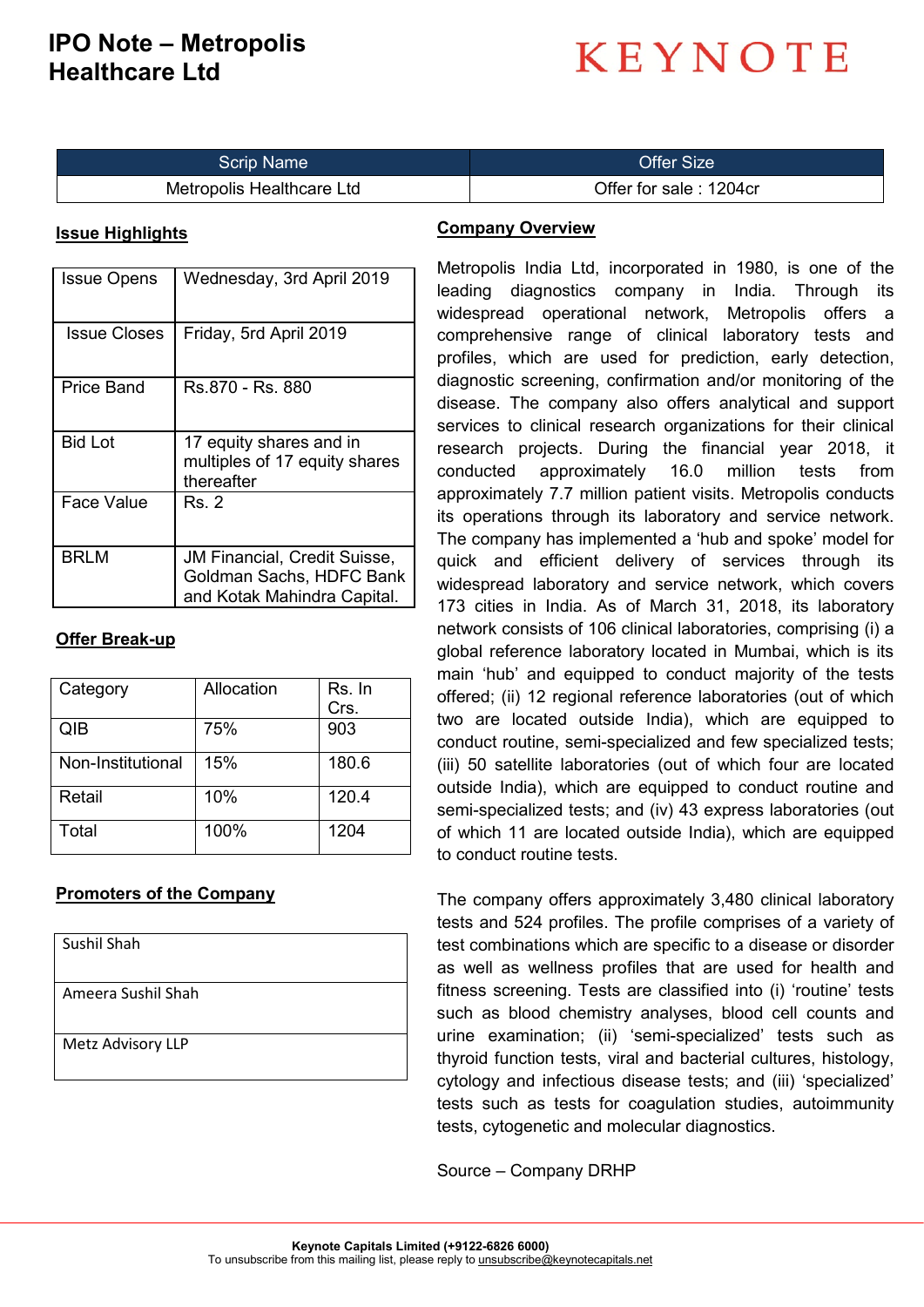The offer for sale of 1.3685 crore shares include a sale of up to 0.6272 crore shares by promoter Sushil Shah, besides another 0.7412 crore shares by CA Lotus Investments, an entity managed by Carlyle. The company will not receive any proceeds from the issue, and Shah said the promoters would utilize the proceeds to retire their debt.

#### **Industry Dynamics**

The diagnostics industry is **highly fragmented** and a majority of the share is from the unorganized players in the form of standalone diagnostic centers. They constitute 47% of the current market size. The second place is dominated by the hospital based laboratories which constitute 37% of the market share and remaining 16% by the organized diagnostic chains. Of the 16%, 35-40% is the PAN India diagnostic chains while the rest being regional chains.

The hospital based diagnostic centers have an advantage of captive customer base while the regional chains have strong brand name and a regional foothold. Also they are the highest priced service providers amongst the three. The standalone centers often are not equipped to provide the complete test offerings and also the quality of their testing is perceived to be sub-par. The organized diagnostic chains can thus take advantage of lower pricing and better quality testing to gain market share

The organized diagnostic chains will garner market share from standalone diagnostic centers due to (1) unavailability of bouquet of test offerings with the standalone centers (2) pricing efficiency due to a larger scale which helps them have a higher asset utilization compared to the standalone diagnostic chains and (3) higher technology and credibility due to better quality services provided by these branded chains. The **industry is going through a consolidation phase** where the bigger diagnostic chains are acquiring the smaller standalone centers.

For the next two years, India's diagnostic industry is **expected to grow at a CAGR of approximately 16% to reach approximately Rs. 802 billion (USD 12.3 billion) in the financial year 2020.** Within the diagnostics market, the pathology segment is estimated to contribute approximately 58% of total market, by revenue, in the financial year 2018, while the remaining 42% is estimated to be contributed by the radiology segment.

#### **Valuations**

Carlyle will fetch Rs. 652.3 crore for the shares it has put up for sale. **The IPO values the company at about Rs. 4,400 crore.** Carlyle, which holds a 31.2% stake in Metropolis, will sell close to half of its shareholding in the company. With a valuation of 4400 crores and a PAT of Rs. 109.7 crores for the year ended 31st March 2018, company will be **valued at 40 times its earnings**. This will be benchmarked against its listed peers; Dr. Lal Pathlabs Ltd and Thyrocare Technologies Ltd. Currently Dr. Lal Pathlabs is valued at 52 times its FY2018 earnings whereas Thyrocare Technologies is valued at 28 times its FY2018 earnings.

Industry dynamics make a compelling case for the growth of large diagnostic chains and a higher growth from the listed players' viz. De. Lal Pathlabs, Thryrocare and now Metropolis it seems the future growth has been discounted in their valuations.

**Disclaimer:** This report is purely for information purpose and is based on public information. News content is attributable to various media, unless specified otherwise. All market related statistical data pertains to the immediately preceding trading day, unless stated otherwise. Neither the information nor any opinion expressed in this report constitutes an offer, or an invitation to make an offer, to buy or sell the securities mentioned herein. We or any of our directors, officers or employees shall not in any way be responsible for any loss arising from the use of this report. Investors are advised to apply their own judgment before acting on the contents of this report. The report has not been edited due to time constraints.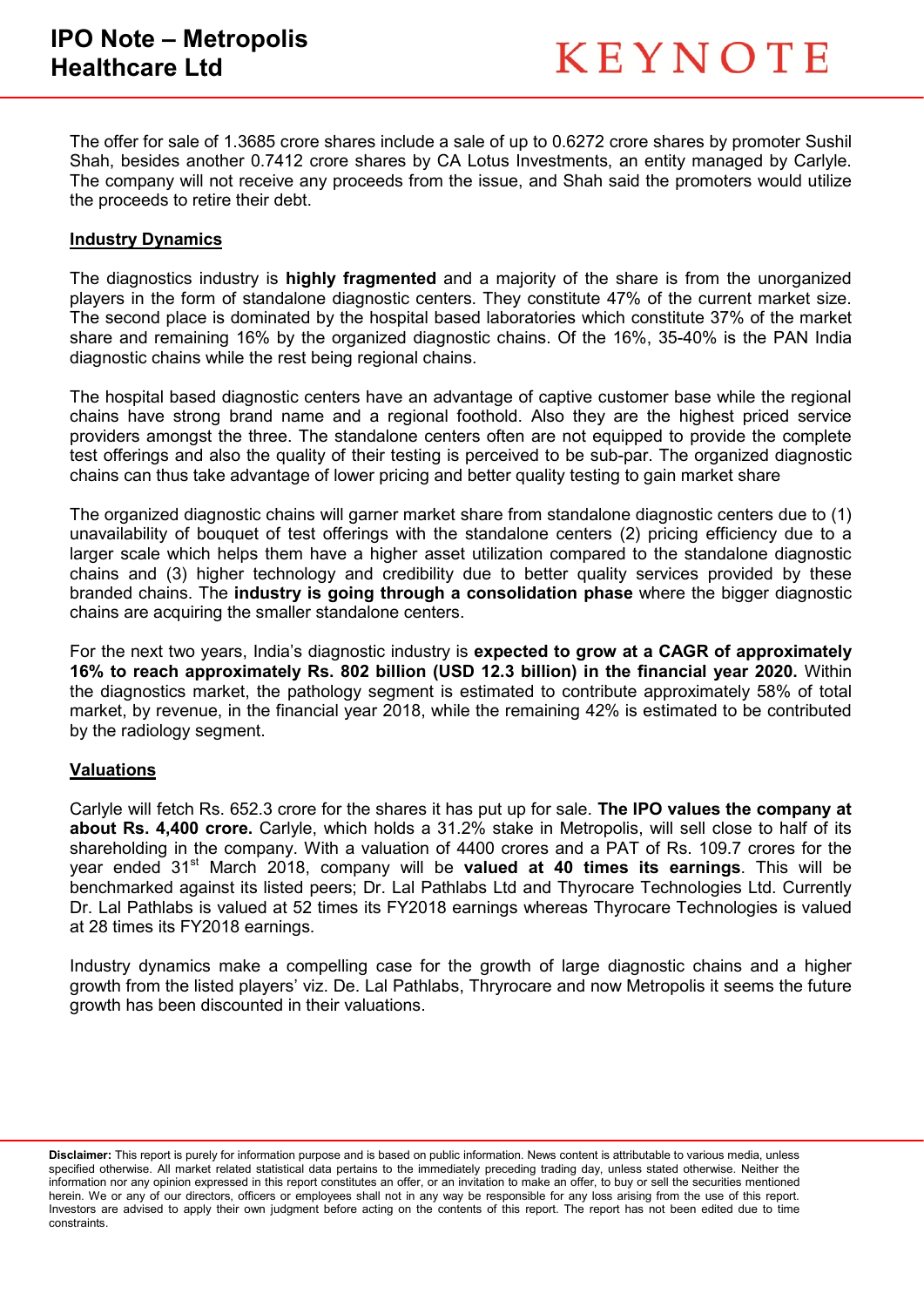## **KEYNOTE**

| Profit after tax               | 109.8       | 107.3       | 82.0        |
|--------------------------------|-------------|-------------|-------------|
| Tax expense                    | 50.5        | 52.7        | 45.6        |
| Profit Before tax              | 160.3       | 159.9       | 127.5       |
| Depreciation                   | 19.0        | 17.2        | 16.6        |
| Interest expense               | 1.2         | 0.4         | 0.8         |
| Other Income                   | 8.0         | 25.6        | 18.5        |
| <b>Operating Profit</b>        | 172.5       | 151.9       | 126.5       |
| <b>Total Expenses</b>          | 471.0       | 392.8       | 349.0       |
| <b>Revenue from operations</b> | 643.6       | 544.7       | 475.5       |
| Year ended March 31            | <b>FY18</b> | <b>FY17</b> | <b>FY16</b> |
| FTOIR & LOSS account (INN CL.) |             |             |             |

#### $Profit + 8.1$  occ. account  $(IMD Cr)$

#### Balance Sheet (INRCr.)

| Year ended March 31            | <b>FY18</b> | <b>FY17</b> | <b>FY16</b> |
|--------------------------------|-------------|-------------|-------------|
| Net fixed assets               | 207.4       | 106.1       | 106.1       |
| Investments                    | 1.8         | 1.8         | 1.8         |
| Other noncurrent assets        | 20.6        | 122.2       | 62.7        |
| <b>Total Noncurrent assets</b> | 229.8       | 230.0       | 170.6       |
| Inventory                      | 21.2        | 14.1        | 15.6        |
| <b>Debtors</b>                 | 100.7       | 80.3        | 70.2        |
| Cash & Bank balance & CI       | 160.5       | 174.6       | 127.8       |
| Loans & advances & others      | 18.2        | 16.2        | 11.7        |
| Current assets, Loans & adv.   | 300.6       | 285.1       | 225.3       |
| <b>Total assets</b>            | 530.3       | 515.2       | 395.9       |
| <b>Share Capital</b>           | 9.5         | 9.5         | 9.5         |
| Reserves & Surplus             | 419.6       | 334.6       | 284.3       |
| Net worth                      | 429.1       | 344.2       | 293.9       |
| Debt                           | 0.6         | 0.8         | 0.9         |
| Deferred tax liabilities       | 4.4         | 7.0         | 7.9         |
| Liabilities                    | 88.3        | 156.5       | 87.2        |
| Provisions                     | 7.9         | 6.8         | 6.1         |
| <b>Total liabilities</b>       | 530.3       | 515.2       | 395.9       |

**Disclaimer:** This report is purely for information purpose and is based on public information. News content is attributable to various media, unless specified otherwise. All market related statistical data pertains to the immediately preceding trading day, unless stated otherwise. Neither the information nor any opinion expressed in this report constitutes an offer, or an invitation to make an offer, to buy or sell the securities mentioned herein. We or any of our directors, officers or employees shall not in any way be responsible for any loss arising from the use of this report. Investors are advised to apply their own judgment before acting on the contents of this report. The report has not been edited due to time constraints.